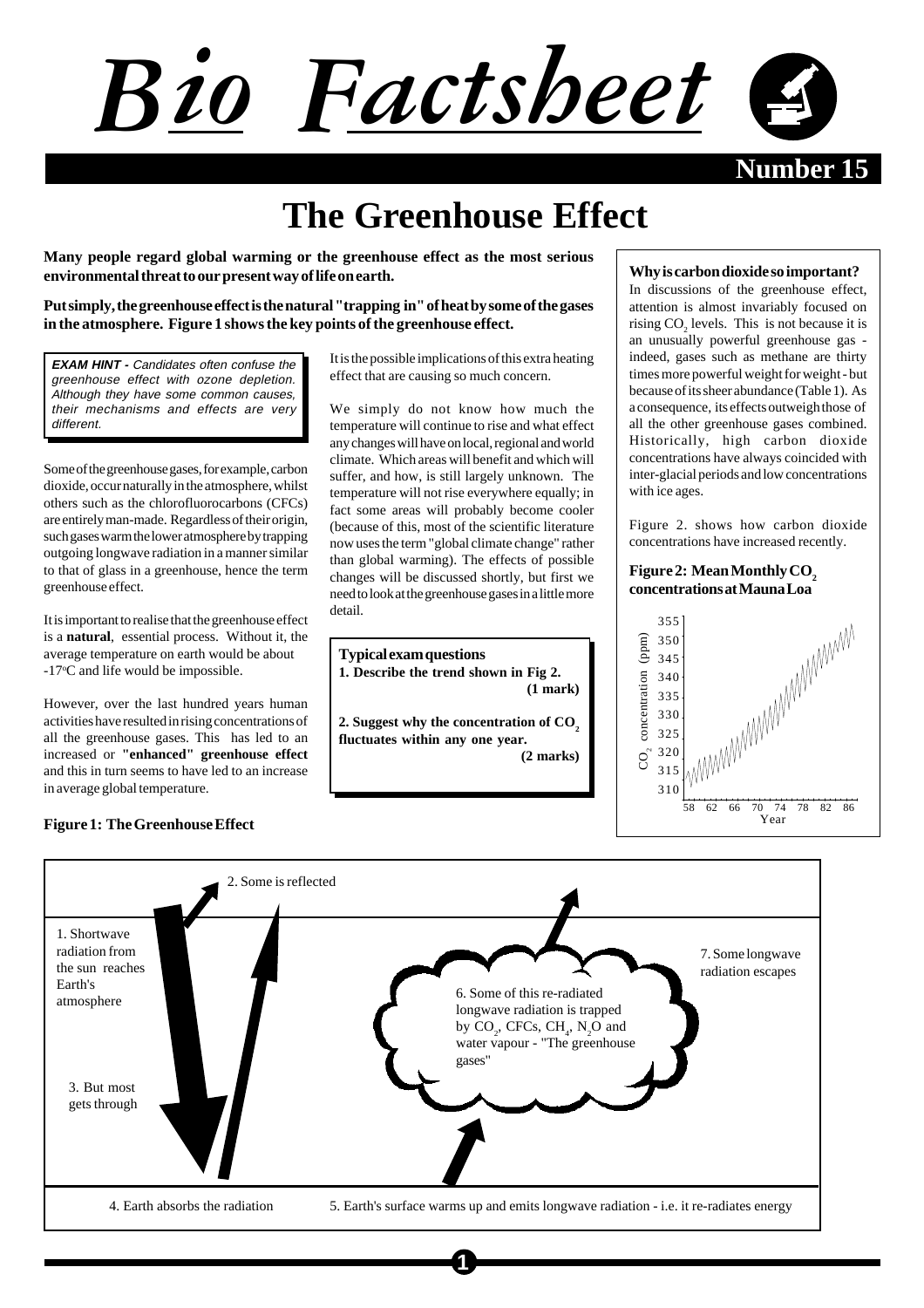# **Table 1: The major greenhouse gases (excluding water vapour\*)**

*\* The concentration of water vapour, which has the greatest greenhouse effect, is not significantly affected by human activity*

| Gas             | Conc<br>(ppm)    | Average<br>residence<br>time (yrs) | <b>Sources</b>                                                                                                                                                  | <b>Reason for increase</b>                                                                                                                                                                                                                                                                           |
|-----------------|------------------|------------------------------------|-----------------------------------------------------------------------------------------------------------------------------------------------------------------|------------------------------------------------------------------------------------------------------------------------------------------------------------------------------------------------------------------------------------------------------------------------------------------------------|
| CO,             | 360              | 100                                | Combustion of fossil fuels<br>Respiration                                                                                                                       | Growing world energy demand leading to increased fossil fuel<br>a)<br>combustion<br>Destruction of vegetation - eg. rainforests - leading to<br>b)<br>decline in global photosynthesis<br>$\ddot{1}$<br>increased CO <sub>2</sub> in atmosphere due to burning of cleared vegetation<br>$\ddot{u}$ ) |
| CH <sub>4</sub> | 1.7              | 10                                 | Anaerobic bacteria in marshes<br>a)<br>and in guts of ruminants<br>Decomposition of organic<br>b)<br>material<br>Leakage from gas pipes and coal<br>c)<br>mines | Increase in ruminant population<br>a)<br>Increase in area given over to landfill<br>b)<br>Increase in area given over to rice paddy<br>$\mathbf{c}$                                                                                                                                                  |
| N,0             | 0.3              | 130                                | Combustion of fossil fuels<br>a)<br>Denitrifying bacteria acting on<br>b)<br>nitrates and nitrites                                                              | Increased use of fossil fuels<br>a)<br>Increased use of nitrate fertilisers<br>b)<br>Increased cultivation of soil<br>$\mathbf{c}$                                                                                                                                                                   |
| $\mathbf{0}_3$  | $0.01 -$<br>0.05 | (variable)                         | Reaction product of car exhaust<br>pollutants (nitrous oxides,<br>hydrocarbons) and sunlight                                                                    | Increased use of fossil fuels for transport                                                                                                                                                                                                                                                          |
| <b>CFCs</b>     | 0.003            | 55-116                             | Coolants, propellants and<br>expanders                                                                                                                          | Increased use of aerosols, refrigerators etc. (although following the<br>Montreal Protocol, CFCs are now banned in developed countries)                                                                                                                                                              |

### **Figure 3: Possible Biological and Ecological Consequences of Increasing Temperature**



Predicting the exact effects of an increase in global temperature is extremely difficult.

However, it is expected that greater warming will occur at the poles than at the equator and this will affect atmospheric circulation patterns which are dependent on the temperature differences between these two areas. Similarly, regional rainfall patterns may drastically change which in turn will affect the pattern of world food production, with obvious economic and political consequences.

Sea-levels will rise as a consequence of melting glaciers and thermal expansion of water. Consequences include flooding, salinisation of soils and coastal erosion. No one is sure how much the sea-level around Britain will rise - the most commonly quoted estimated rise by 2050 is 0.3 to 0.6 metres. The southeast, which is already sinking relative to the sea, would be the most seriously affected.

**EXAM HINT - Annotated diagrams using** shorthand symbols such as  $\uparrow$  for increase makes revision faster.

*This figure is meant only to indicate the complexity of possible changes; some areas will certainly become cooler.*

**2**